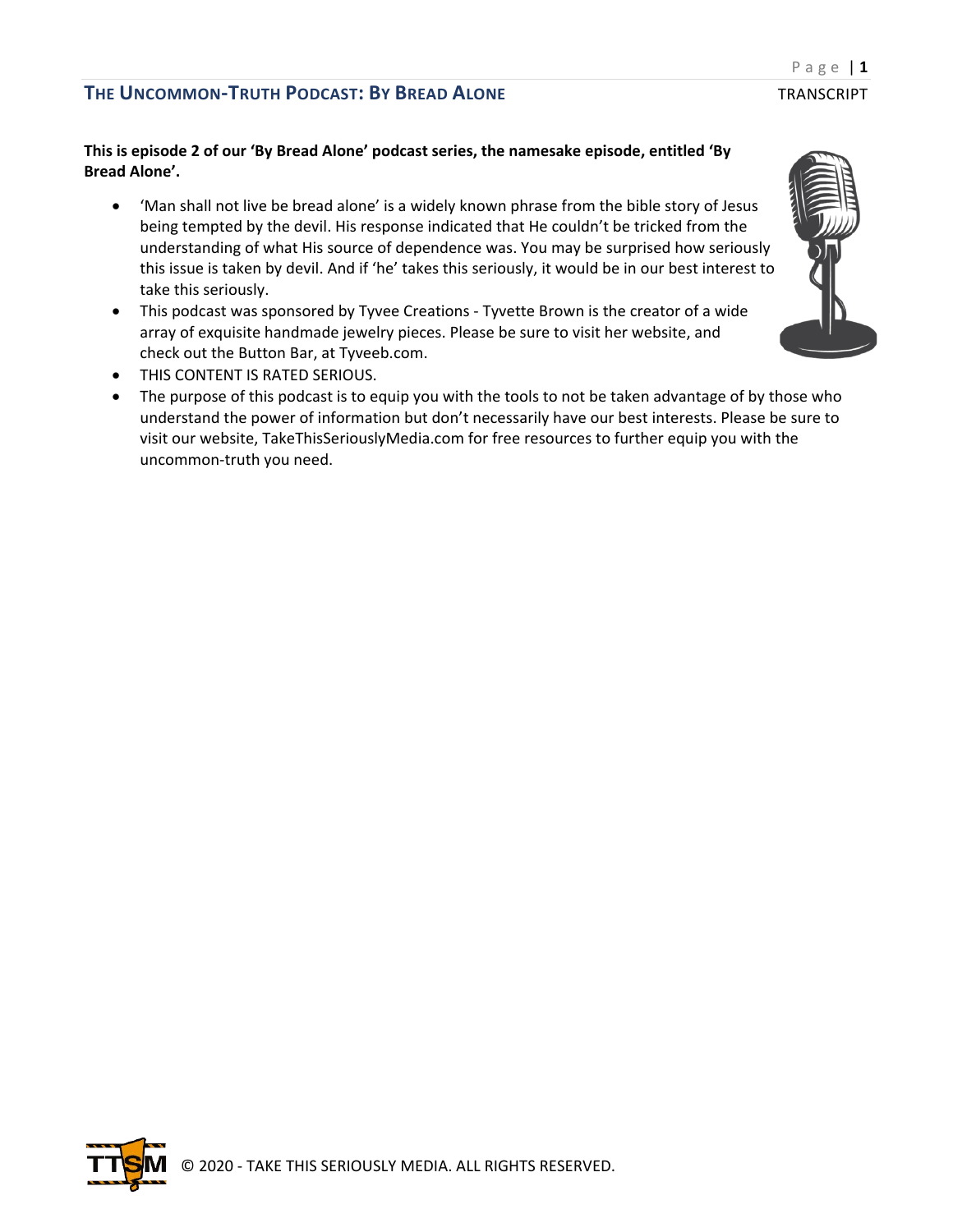#### **Man shall not live by bread alone.**

- This is a well-known scripture reference, and chances are, you remember it from Sunday School.
- Because it's so well-known, it may be easy to casually gloss-over it as just a triviality, but nothing in the Bible is as trivial as it may appear.
- There's always a deeper understanding to gain with any verse in the Bible, and more revelation waiting to be discovered.
- If we, for example, take for granted that it was Satan that came to Him, the one who is notable in his determination to be like the Most High, then we may overlook certain implications of this attempt on Christ; and why this attempt warranted such a response.
- Why was this particular temptation the first amongst all the other temptations he came at Christ with?
- What was Satan's end-game? What was he trying to accomplish by challenging Christ with such a temptation?
- Why did Jesus respond the way that he did?
- What hidden agenda was Jesus able to see through in Satan's challenge?
- Discovering the underlying rationale behind Satan's actions against us will empower us with knowledge and equip us with the tools necessary to finally overcome those issues in our lives which Satan has been so successful in overcoming us with for years.
- It may astonish us how certain issues in our lives that have taken hold for years, and have been heartfelt burdens to ourselves and close family members and friends, will just evaporate when we apply certain principles learned from Jesus interaction with Satan in the wilderness during His hour of temptation.
- Satan certainly knew what he was doing... now it's time for us to return the favor.

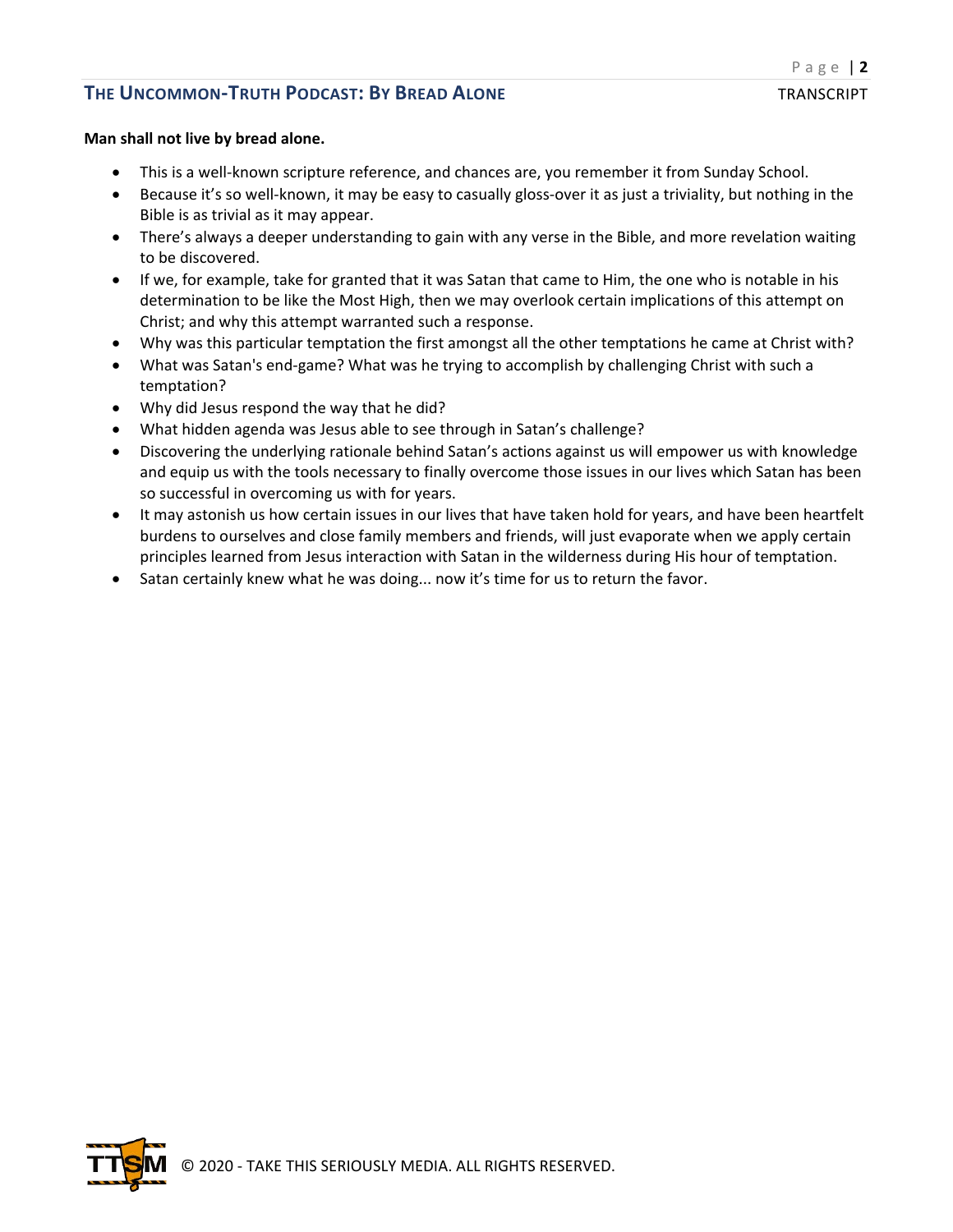#### **Our Source of Dependency carries Heavy Implications**

- But the issue is, what we depend on is a tricky subject.
- While it's easy to say 'I depend on God', it's not likely that I can consider myself not needing to go to work every day to earn a paycheck.
- Let's face it, it's hard to put our finger on what role our efforts play in the supplying of our needs.
- The truth is, there's a fine line of distinction between whether our efforts supply our needs, and whether God does the supplying and our efforts merely play a participatory role.
- These two distinctions, though highly discrete, are easy to get confused.
- You may not realize it, but falling on one side vs. the other will have HIGHLY PREDICTABLE, and HEAVY implications in your life.
- Satan knows this, and has plans of his own based on what he knows he can predict about your life if you choose one vs. the other
- For those of you who may not see your life as particularly valuable; who may be battling with low selfesteem, trust me, your enemy highly esteems your life; and has placed a high value price tag on it – being particularly interested in the decisions you make.
- This is why the challenge of tempting Christ with turning stones into bread was his first choice.
- If he could get Christ to make the source of His dependence for life based on his own ability, it would have effectively nullified God from being His source.
- Satan would have had to go no further. His plan would have been complete.
- No more temptations would have been required.
- He would have accomplished with Christ what he accomplished with Adam and Eve the surrendering of His dominion; particularly the dominion that is entitled to Him as a privilege of son-ship; in exchange for shining as a miracle-working, highly capable mere servant.
- You see, people many times fail to realize that depending on their own abilities (as in being a capable servant); also limits them to those same abilities.
- The platform used to boost their ego now becomes a glass ceiling.
- They no longer need a Father to supply their daily bread.
- They need some distant God be their helper and assist them in breaking through their own limitations of providing their own daily bread.
- This is many times why people say 'please' so much in their prayers.
- It's the servant who needs to ingratiate himself with the master before being seen as acceptable to submit a request.
- But a son, on the other hand, is already entitled to any grace necessary to warrant submitting a request of the Father.
- People don't realize it, but through Satan's temptation they have exchanged son-ship for servitude.
- This is what Satan wants from us.
- He wants us to depend on our own ability.
- He wants us to unwittingly become our own savior.
- This way, our abilities now become our own limitations.
- This way, God is no longer 'Father'; He's just our 'helper'.
- This way, we surrender our privilege of son-ship for self-interests.
- This way, we surrender our dominion for subjugation.

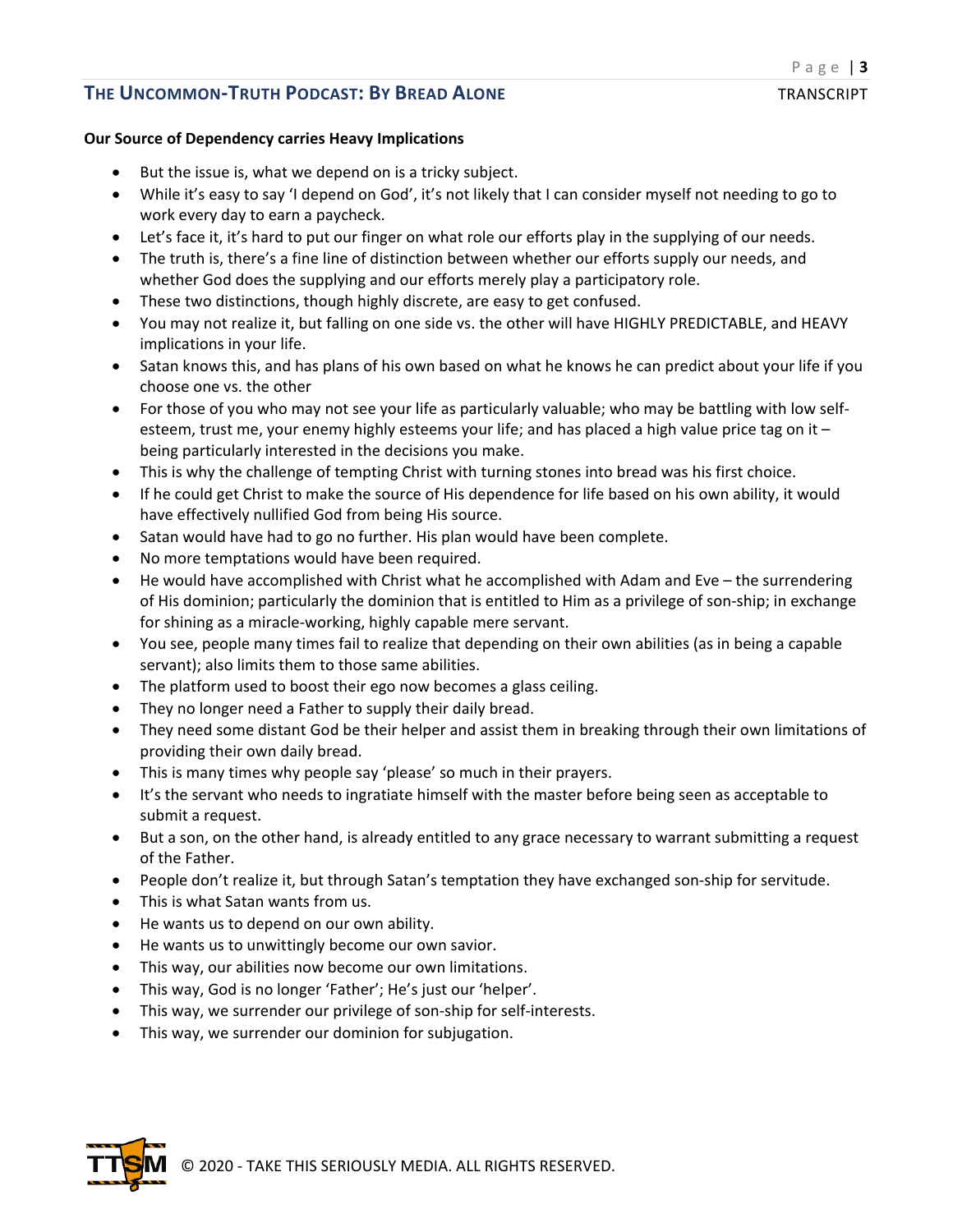### **Whether you realize it or not, You're on the Battleground**

- Let's make no mistake, Satan has put countless hours of thoughtful calculation from since before you were born into how to seize control of your life.
- 1 Peter 5:8 says "Be sober, be vigilant; because your adversary the devil, as a roaring lion, walketh about, seeking whom he may devour".
- Job 1:7 says "And the LORD said unto Satan, Whence comest thou? Then Satan answered the LORD, and said, From going to and fro in the earth, and from walking up and down in it."
- So that's his life ladies and gentlemen. Day in and day out, that's how he spends his time he is relentless, trying to figure out how to get what's valuable to him: which is you.
- In fact, he as a sense of urgency. Rev 12:12 says "Therefore rejoice, ye heavens, and ye that dwell in them. Woe to the inhabiters of the earth and of the sea! for the devil is come down unto you, having great wrath, because he knoweth that he hath but a short time."
- Make no mistake; Satan has definite conviction and work-ethic in his efforts to claim you as a trophy.
- But what's more important is HOW.
- Please remember this: How the enemy gets what he wants is by causing you to shift your dependence.
- He knows what cues trigger certain responses.
- He knows what subtle hints to throw.
- Think about his first recorded encounter with mankind; his interaction with Eve in the garden.
- After Eve explains to him that God said she'll surely die if she eats of the tree in the midst of the garden, Satan responds as follows:
- Genesis 3:5 For God doth know that in the day ye eat thereof, then your eyes shall be opened, and ye shall be as gods, knowing good and evil.
- You see, if you yourself are as gods, then you don't need God the Father anymore.
- You have all you need in your knowledge of good and evil.
- Now you're self-sufficient.
- And as we know from history, this ploy was successful.
- Eve and Adam unwittingly exchanged their child-like dependence on the Father for the promise of selfsufficiency; and in doing so, surrendered their son-ship for estrangement.
- Their dominion as sons was exchanged for the subjugation of servitude.
- Now that we have the truth, we have the opportunity to reach a turning point in our lives.
- Looking back on our lives, it's necessary to evaluate whether or not we've been duped by the devil.
- So, if you've ever felt like a failure in any facet of life, ask yourself why
- If you've ever hesitated to ask God for something concerning yourself because of the nagging feeling that you need to do more spiritual works first, ask yourself why.
- If you've ever felt an obligation to condemn yourself for being in a situation for having to ask God for something, ask yourself why.
- If you've ever felt like you needed to merit the Lord's attentiveness to your life circumstances or issues, ask yourself why.
- If you're an entrepreneur and you feel your lack of success in business is God's way of punishing you for not measuring up spiritually, ask yourself why.
- If you're a parent and you feel that the suffering of your children is God's way of blaming you for the mistakes that you've made, ask yourself why.
- If you're a homemaker and you feel the state of your household is under additional strain because you're just not doing enough spiritual activities like praying and reading your Word, ask yourself if your reasoning comes from a servant's mentality, or from a son's mentality.

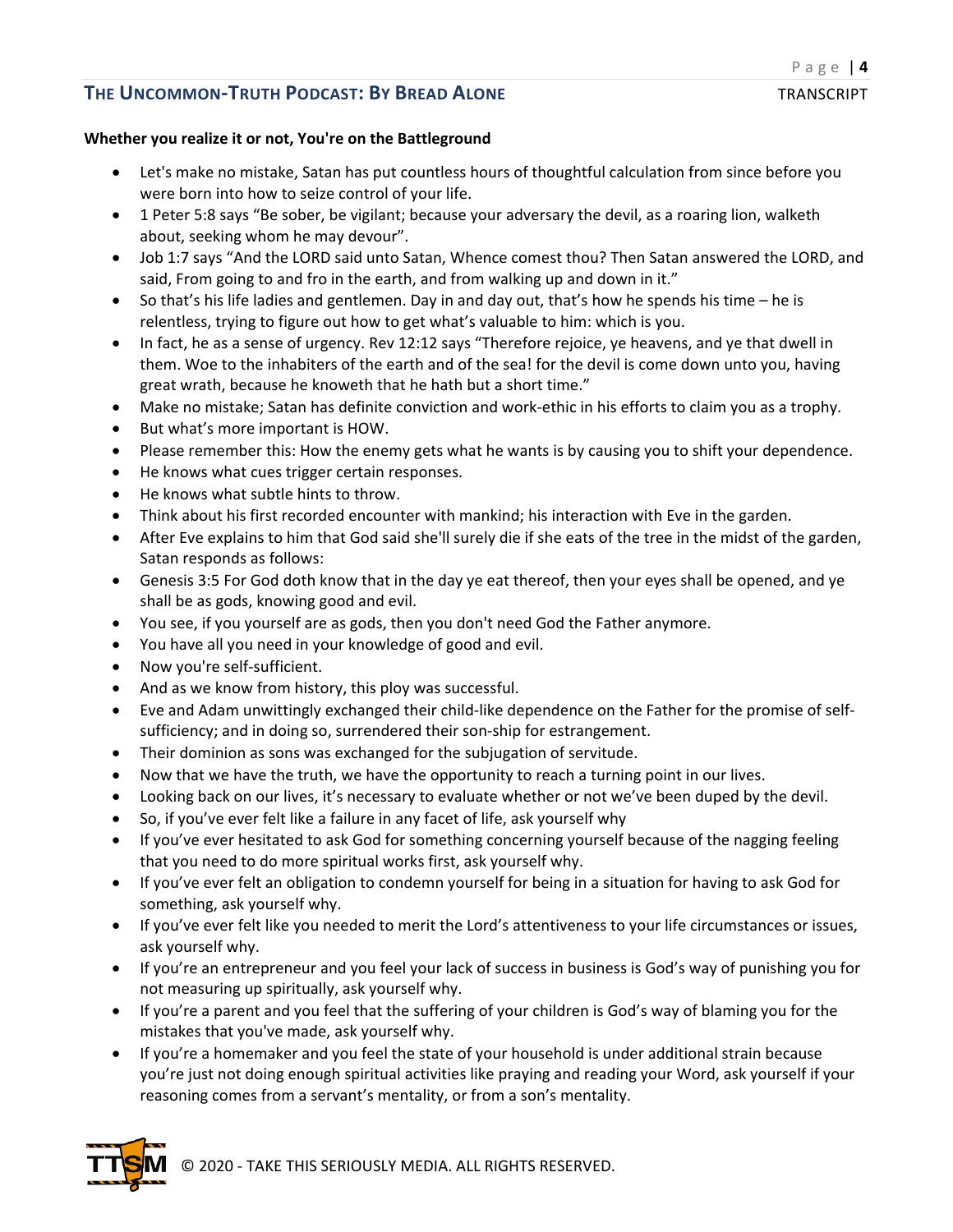- If you're a pastor and you've felt the need to resort to tactics centered around rewarding performance in religious servitude, and punishing unacceptable behavior in your members through open disparagement, ask yourself why.
- The fact is, there are any number of ways our being duped by Satan to place our dependence in our own abilities can be manifested in our lives; but there's always 1 common denominator: Dependence in oneself.
- But there's hope.
- Armed with this knowledge, as long as there is breath in your body, you can turn around.
- You can always reclaim your dominion as a son; instead of settling for accepting performance-related rewards as a servant.
- Remember, Satan was never given dominion, he stole it through deception; so that means you can always reclaim what's rightfully yours, and receive what's entitled to you as a son.
- Refuse Satan's attempts to drive you away from relying upon your Father for dependence.